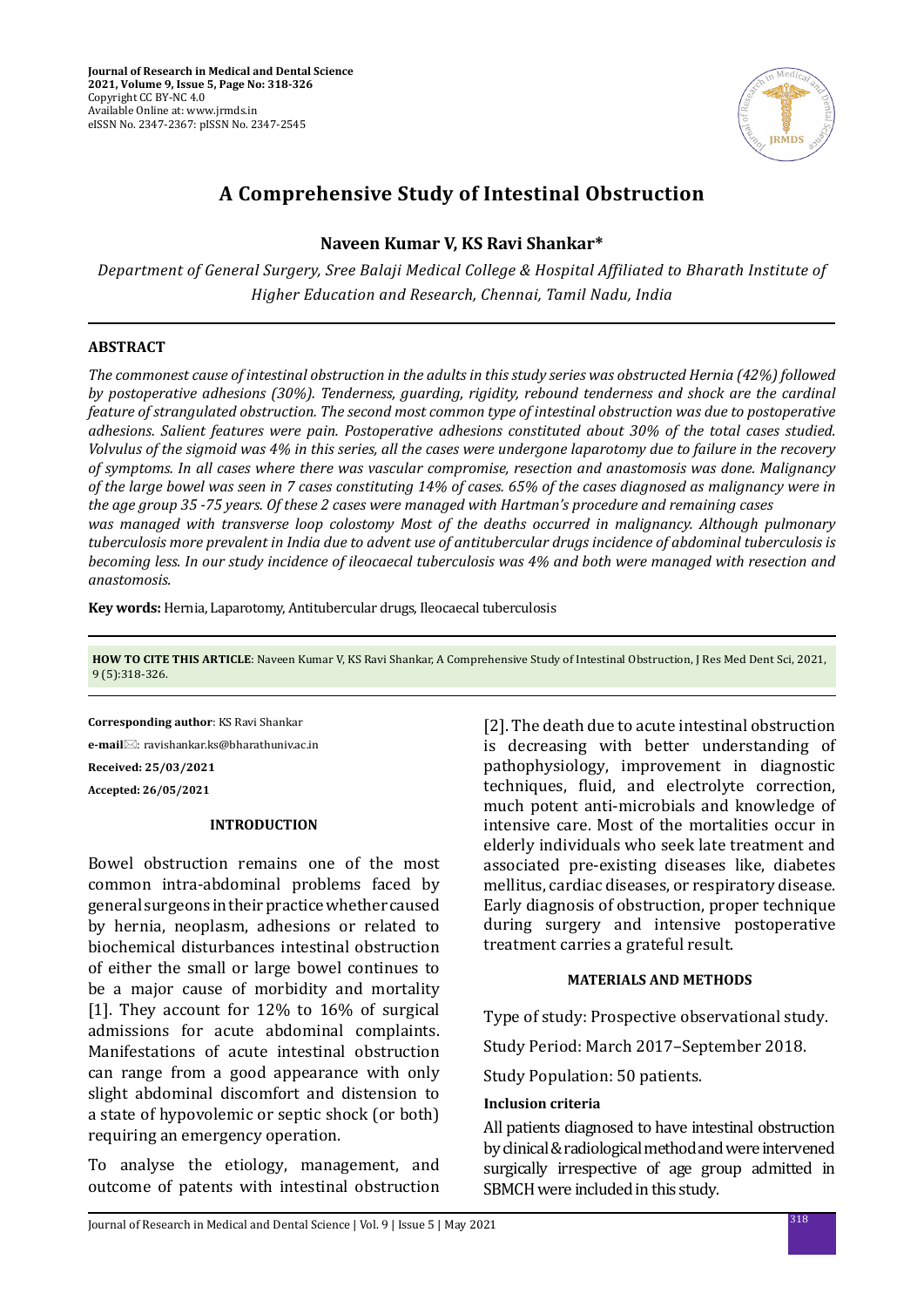### **Exclusion criteria**

Patients with intestinal obstruction who were not able to comply with the treatment. Patients who were not consenting for the study. During hospital stay if the patient is decided to put on conservative management were excluded, for the want of definitive intra op diagnosis.

Patients who were having subacute intestinal<br>obstruction treated conservatively were conservatively excluded from the study, and only those cases of acute intestinal obstruction which were managed surgically were studied to establish the pathology of intestinal obstruction with an aim to know the mode of presentation, physical findings, radiological and hematological findings, operative findings, and outcome of acute intestinal obstruction.

After the admission of the patient, clinical data were recorded as per Proforma. The diagnosis mainly based on clinical examination and often supported by hematological and radiological examinations.

### **RESULTS**

The incidence of acute intestinal obstruction in all age group was studied from the cases admitted in Department of Surgery of Sree Balaji medical college and hospital during the period March 2017 to September 2018. The data regarding the symptoms and signs and laboratory investigations has been adopted in 50 cases during the study period.

During the period of 19 months, (studied 50 cases in 19 months) the total number of admissions in surgery were 14,236 cases. Of which 120 cases of acute intestinal obstruction were treated during these periods which comprise 0.95% of total number of admissions among these surgically treated cases, 50 cases were randomly selected for the present study. Total number of emergency surgeries done in the department of Surgery were 1,569 and acute intestinal obstruction in this group consisted of about 14.53% of these surgeries.

As per the below table and bar chart, the maximum incidence in the present study group is 51 -60 and 61-70 with 17 and 14 cases out of 50 cases (Table 1 and Figure 1). Male patients were more commonly affected when compared to female patients in the below table (Table 2 and Figure 2). Table 3 and Figure 3 represents socio-economic status.

In the present study of 50 cases, 32 patients were taking non-vegetarian which contains more of fatty diets. The remaining 18 patients were vegetarian which only contained high fiber diet (Table 4 and Figure 4).

The present study the most common symptoms were pain abdomen (88%) and vomiting (78%), and the most common signs were tachycardia (80%) and tenderness (28%) (Table 5 and Figure 5).

### **INCIDENCE OF DIFFERENT AETIOLOGY**

The most common cause of intestinal obstruction in our study was Obstructed hernia. The next common was Postoperative Adhesions. Other conditions include malignancy, tuberculosis, intussusception, volvulus, mesenteric ischemia in descending frequency (Table 6 and Figure 6).

In our study of 50 cases as accordingly with the etiology the management and the surgical procedure was done as shown in the table and pie diagram, release of adhesion with hernioplasty done in 32% of the cases, release of adhesions only done in 30% cases & resection anastomosis in 18% of cases (Table 7 and Figure 7).

In the present study group there were 5 cases of septicemia, 2 cases of respiratory tract infection and 2 cases of wound infection (Table 8 and Figure 8).

| Table 1: Age incluence. |      |        |       |
|-------------------------|------|--------|-------|
| Age (years)             | Male | Female | Total |
| 11 to 20                | Nil  | Nil    | Nil   |
| 21 to 30                |      |        |       |
| 31 to 40                |      |        |       |
| 41 to 50                |      |        |       |
| 51 to 60                | 11   |        | 17    |
| 61 to 70                |      |        | 14    |
| 71 to 80                |      |        |       |
| Total                   | 30   | 20     | 50    |

**Table 1: Age incidence.**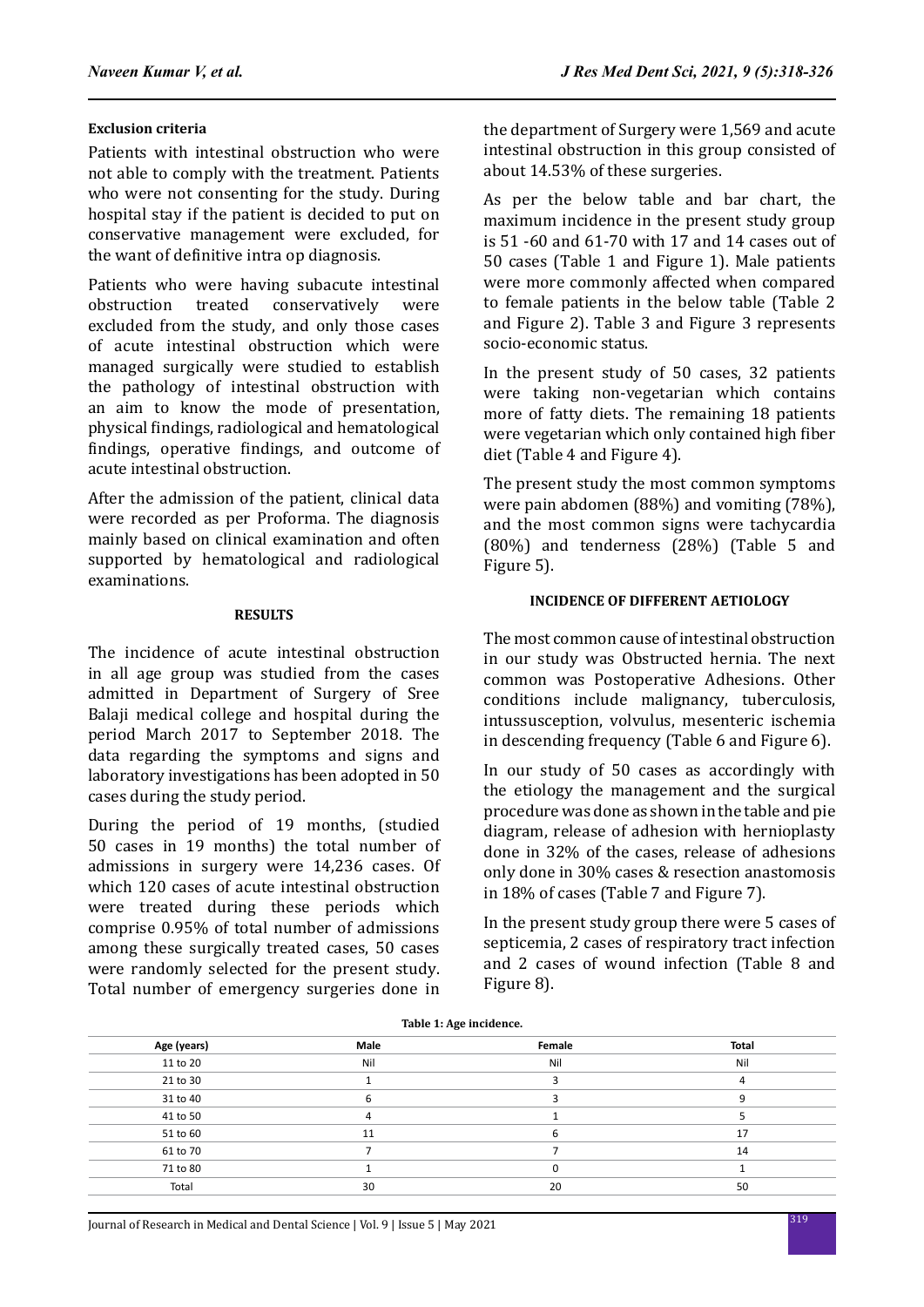

#### **Figure 1: Age incidence.**

#### **Table 2: Sex incidence.**

| Sex   | .                  | .        |
|-------|--------------------|----------|
| emale | $\mathcal{D}$<br>້ | 40<br>__ |
| Male  | 30                 | 60       |



#### **Figure 2: Sex incidence.**

#### **Table 3: Socio-economic status.**

| Socio-economic | <b>Number of cases</b> | Percentage |
|----------------|------------------------|------------|
| Poor           | 38                     | 76         |
| Middle         | ᆠ                      | 24         |
| Upper          |                        |            |
| Total          | 50                     | 100        |



#### **Figure 3: Socio-economic status.**

#### **Table 4: Diet.**

| <b>Diet</b> | <b>Number of Cases</b> | Percentage |
|-------------|------------------------|------------|
| Veg         | 18                     | 36         |
| Non-veg     | ےر                     | 64         |
| Total       | 50                     | 100        |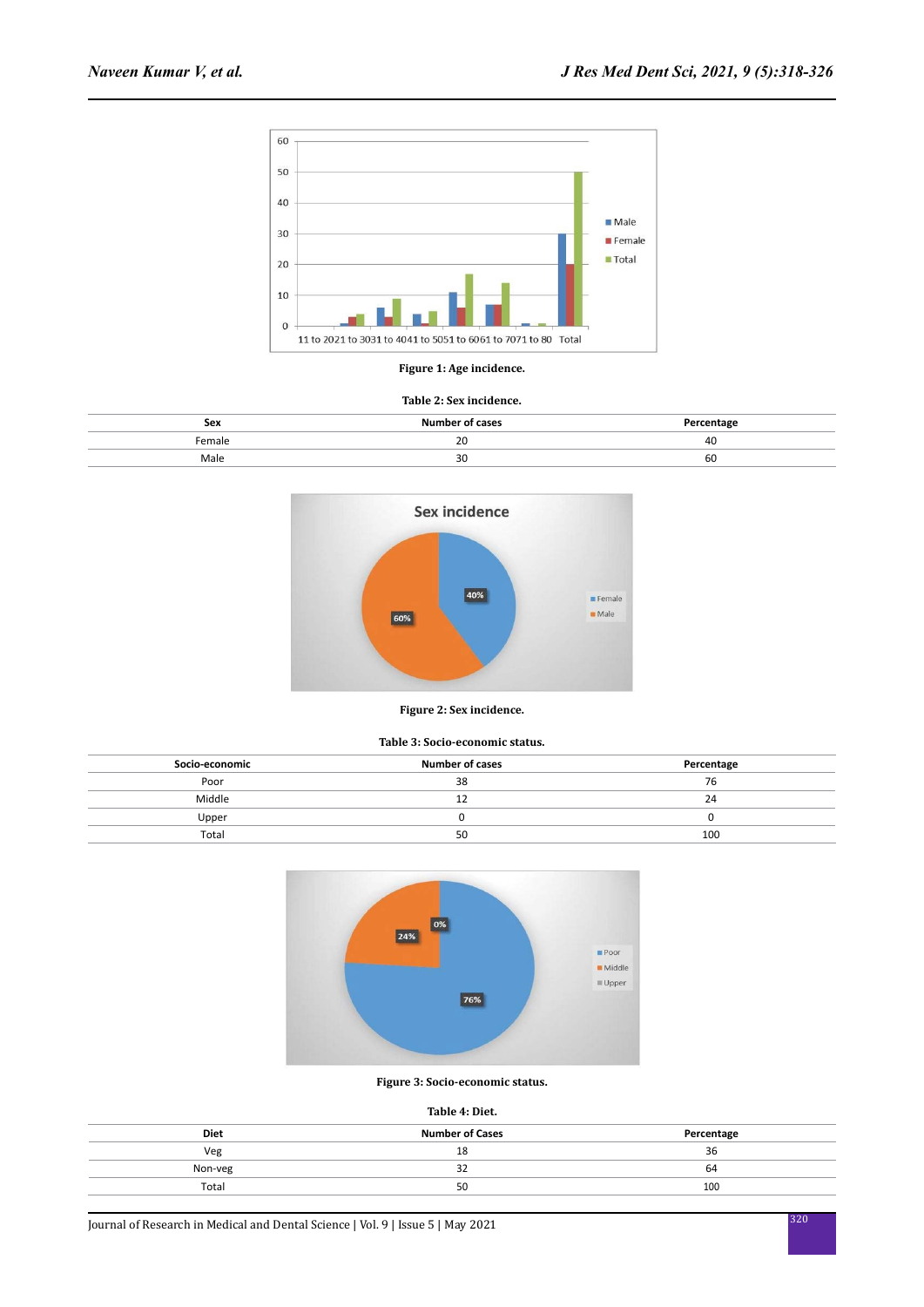

#### **Figure 4: Diet.**

#### **Table 5: Symptoms and signs.**

| Symptoms and signs     | <b>Number of cases</b> | Percentage |
|------------------------|------------------------|------------|
| Pain abdomen           | 44                     | 88         |
| Vomiting               | 39                     | 78         |
| Distension             | 33                     | 66         |
| Constipation           | 27                     | 54         |
| Tachycardia            | 40                     | 80         |
| Previous surgical scar | 22                     | 44         |
| Tenderness             | 14                     | 28         |
| Rigidity               | 13                     | 26         |
| Mass                   | 12                     | 24         |
| Visible peristalsis    | 4                      | 8          |



**Figure 5: Symptoms and signs.**

|  | Table 6: Causes of intestinal obstruction in adults. |  |
|--|------------------------------------------------------|--|
|  |                                                      |  |

| <b>Clinical condition</b> | <b>Number of cases</b> | Percentage |
|---------------------------|------------------------|------------|
| Obstructed hernia         | 21                     | 42         |
| Postoperative Adhesions   | 15                     | 30         |
| Volvulus                  |                        |            |
| TB abdomen                |                        |            |
| Malignancy                |                        | 14         |
| Intussusception           |                        |            |
| Mesenteric ischaemia      |                        |            |
| Total                     | 50                     | 100        |

In the present study of 50 cases, about 7 patients died with the percentage of 14%. Most deaths due to complications like septicemia, peritonitis, respiratory infection (Table 9 and Figure 9). In the present study 7 persons died during postoperative period. The analysis of cause of death is shown below (Table 10). Table 11 explains the follow up status.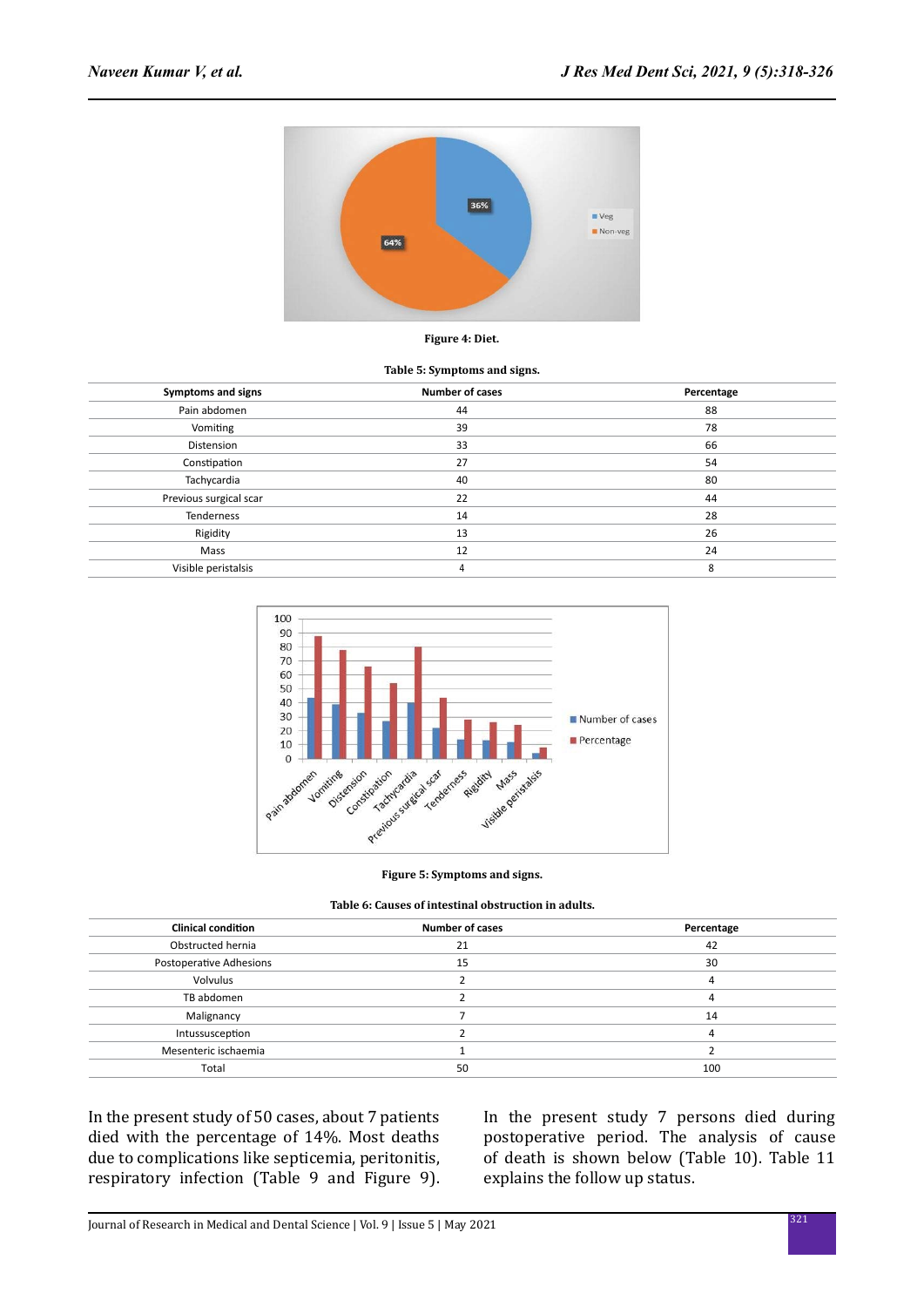

**Figure 6: Causes of intestinal obstruction in adults.**

#### **Table 7: Management.**

| Management                              | <b>Number of cases</b> | Percentage |
|-----------------------------------------|------------------------|------------|
| Release of adhesions & hernioplasty     | 16                     | 32         |
| Release of adhesions                    | 15                     | 30         |
| Derotation of Volvulus & Sigmoidopexy   |                        |            |
| <b>Resection &amp; Anastomosis</b>      |                        | 18         |
| Hartman's procedure                     |                        |            |
| Resection Anastomosis and Herniorrhaphy |                        | 10         |
| Transverse Loop Colostomy               |                        |            |
| Total                                   | 50                     | 100        |



#### **Figure 7: Management.**

#### **Table 8: Postoperative complications.**

| <b>Postoperative complications</b> | <b>Number of cases</b>   |
|------------------------------------|--------------------------|
| WI                                 |                          |
| <b>RTI</b>                         |                          |
| Wound dehiscence                   | $\sim$                   |
| Faecal fistula                     | $\overline{\phantom{a}}$ |
| Septicaemia                        |                          |
|                                    |                          |



#### **Figure 8: Postoperative complications.**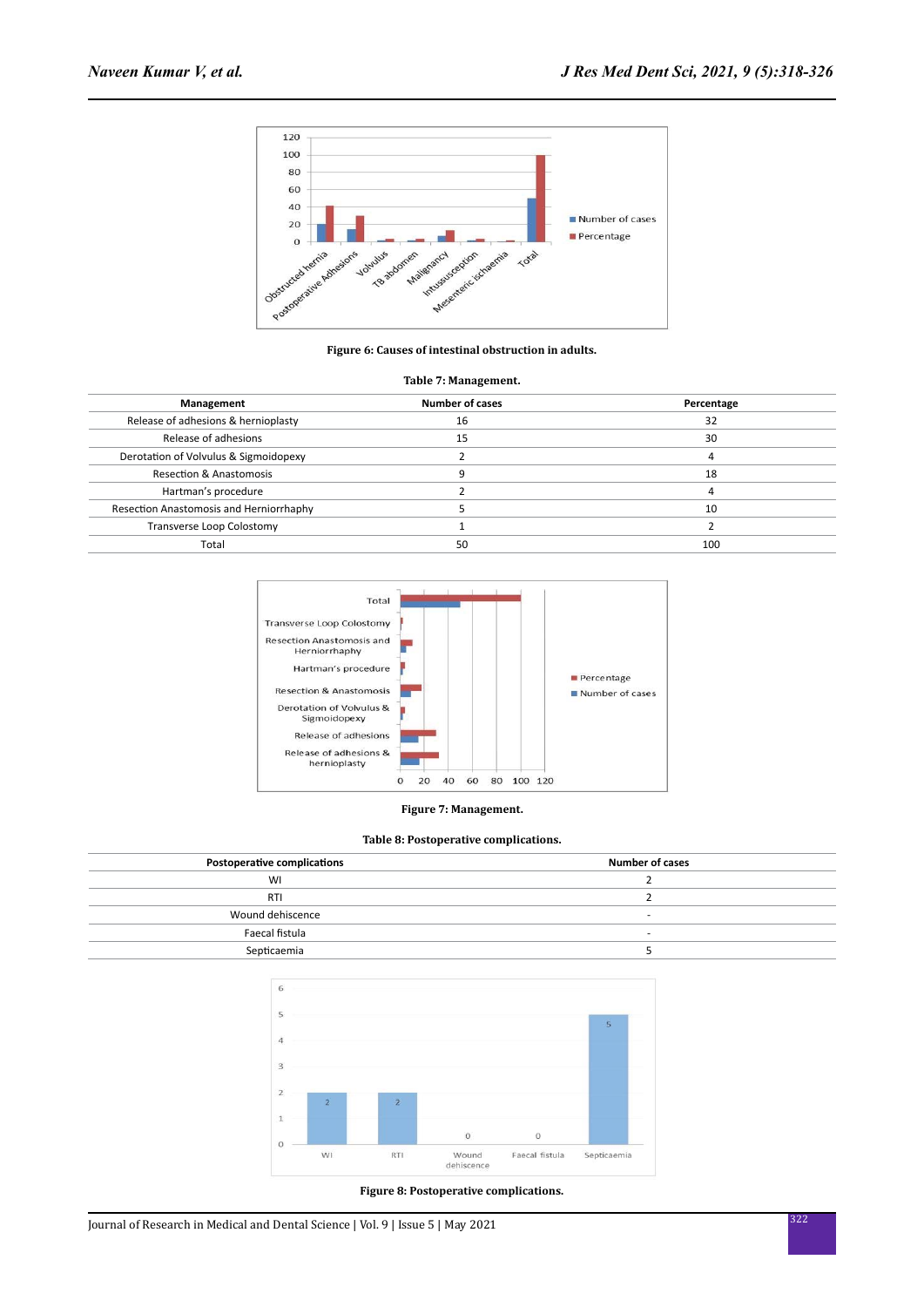| Table 9: Mortality.    |            |
|------------------------|------------|
| <b>Number of cases</b> | Percentage |
| 43                     | 86         |
|                        | 14         |
|                        |            |



#### **Figure 9: Mortality.**

#### **Table 10: Analysis of cause of death.**

| Age and sex        | Symptoms prior to admission | <b>Operative Findings</b>                       | Operative procedure       | <b>Cause of Death</b> |
|--------------------|-----------------------------|-------------------------------------------------|---------------------------|-----------------------|
| 55/F (Case No. 8)  | 3 days                      | Carcinoma sigmoid colon                         | Resection and anastamosis | Septicaemic Shock     |
| 72/M (Case No.11)  | 8 days                      | Carcinoma Rectum                                | Hartman's Procedure       | <b>RTI</b>            |
| 65/M (Case No.21)  | 5 days                      | Mesenteric Ischaemic                            | Resection anastamosis     | Septicaemic Shock     |
| 45/M (Case No.36)  | 3 days                      | Carcinoma Caecum                                | Resection and anastamosis | <b>RTI</b>            |
| 58/F (Case No. 37) | 5 days                      | Carcinoma ovary with sigmoid colon Infiltration | Transverse loop colostomy | Septicaemic Shock     |
| 63/M (Case No.39)  | 3 days                      | Carcinoma Rectum                                | Hartman's Procedure       | Septicaemia           |
| 55/M (Case No.43)  | 4 days                      | Carcinoma Colon                                 | Resection and anastamosis | Septicaemia           |

#### **Table 11: Follow-up status.**

| Follow-up                  |           | Follow-up status |           |
|----------------------------|-----------|------------------|-----------|
| complications              | One month | 3rd Month        | 6th Month |
| A. Wound infection         |           | Nil              | Nil       |
| B. Septicemia              | Nil       | Nil              | Nil       |
| C. Enterocutaneous Fistula | Nil       | Nil              | Nil       |
| D. Prolonged ileus         | Nil       | Nil              | Nil       |
| E. Fever                   |           |                  | Nil       |
| F. Respiratory infection   |           |                  | Nil       |
| G. Death                   | Nil       | Nil              | Nil       |
| H. Recurrent obstruction   | Nil       | Nil              | Nil       |

### **DISCUSSION**

Obstructed hernia continues to be the most common surgical emergency. A total of 120 patients presented with features of acute intestinal obstruction. Among these 50 cases of operated cases were randomly selected for the present study.

### **Disease incidence**

In our clinical study incidence of acute intestinal obstruction is 0.95% of total surgical cases. In Souvik Adhikari et al. series incidence was 9.87% of total surgical cases. In Bhargava Anderson's series incidence was 3% of total surgical cases. The commonest cause was found to be obstructed/ strangulated hernia, followed by post-operative adhesions, malignancy, intussusception, volvulus, tuberculosis and mesenteric ischaemia. In developing countries like India, the commonest cause used to be obstructed/strangulated hernia.

Previous studies reported an incidence of 9.87%, Bhargava and Anderson series reported an incidence of 3%. In our hospital 1569 cases of total emergency surgeries were done in March 2017 to September 2018, of which 120 cases of intestinal obstruction comprising of 0.95% incidence were present. Among these 50 cases were selected as random study group.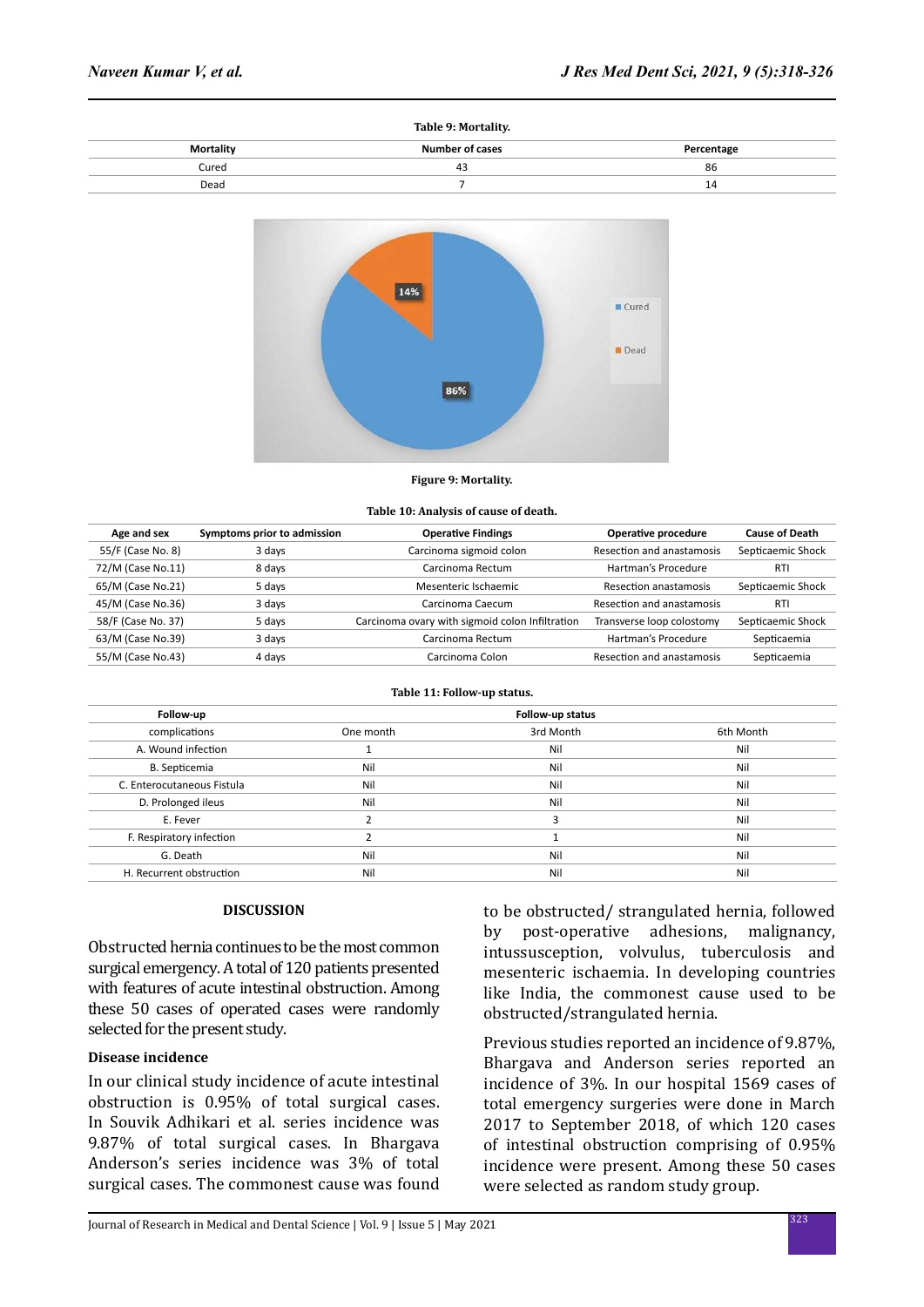# **Clinical features**

The clinical feature of intestinal obstruction pain abdomen, vomiting distension of abdomen and constipation are not present in all cases. Pain abdomen was present in 88% of the cases in the present study, whereas the vomiting was present in 78% of the cases. Whereas distension was present in 66% and constipation was present in 54% of the cases. The comparative table showing percentage of clinical features by various other study group are as follows.

In the present study, the clinical features of pain abdomen were 88%, vomiting was 78% which comparable with the other study group. Souvik Adhikari et al. and Jahangir Sarwar Khan et al. Only 66% of the patients in the present study group had distension of abdomen. It may be due to early approach to the hospital by patients in the present study.

The mass per abdomen on palpation is present in 24% of the total study, present mostly in Malignancy and ileocaecal tuberculosis. Visible peristalsis is present in 8% of the intestinal obstruction cases. The rectal examination did not reveal any abnormality except in 2 cases of intussusception (4%) and 7 cases of malignancy (14%) where in red currant Jelly stools and rectal growth were th e per rectal findings respectively.

# **Laboratory investigation**

Among the total study population 30% of the cases were having Anaemia otherwise the basic haematological investigation did not yield much statistical significance.

# **Radiology**

The Erect abdomen X-ray helps us in the diagnosis of intestinal obstruction as well as in differentiating the small bowel with large bowel obstruction. Multiple air fluid level can be seen in small multiple intestinal obstruction whereas only gas shadows seen in large bowel observation until the ileocaecal value is competent. Taneja et al. report shows 90% of cases with multiple air fluid level and Savage et al. reports 95% cases with significant findings. In the present study of the 50 cases 60% of X-ray shows multiple air blood levels. Contrast study of barium enema may help to locate the obstruction in the colon but in our study contrast study was not done.

# **Surgical management**

The surgical management for the present

study group includes resection anastomosis and herniorrhaphy for many of the cases of obstructed/strangulated hernia where the viability of the bowel was doubtful and also for ischemic bowel which is around 10%, release of constricting agents and hernioplasty was done in 32% of the obstructed/strangulated hernia cases, release of adhesions for postoperative adhesions was done in 30% cases. Two cases were managed with Hartman's procedure and one case with transverse loop colostomy.

# **Complications**

In the present study group out of 50 cases, complications like septicemia 5 cases, respiratory tract infection 2 cases, wound infection in two cases occurred. The complication of septicemia was more in the cases of malignancy and one case of mesenteric ischemia case where in there was already sepsis at the time of admission, and for these cases bowel surgeries were done which were unprepared. Two cases one with obstructed inguinal hernia and one with the case of carcinoma rectum, the patients had prior comorbid conditions of COPD were suffered from respiratory tract infection.

# **Mortality**

Frequency of mortality in our study is 14% i.e. 7 cases out of 50 cases. Among these 6 cases were due to malignancy and one due to mesenteric ischaemia. The mortality rate in the present study is much comparable to Ramachandran CS et al. study but it is more when compared to previous studies.

Out of 7 cases died, 6 cases were due to malignancy. As the malignancy was more in the aged group and the unprepared bowel surgeries done to the patient led to septicemic condition and resulted in death. Two patients were chronic smoker who suffered respiratory tract infection and died. Hence most of the deaths were due to malignancy which played significant role in the outcome of the disease. The mortality in intestinal obstruction is more in patients who develop strangulation and gangrene of the bowel, also who reached the hospital after 3 days. With all these, the age of the patient, general condition of the patient, duration of symptoms. Operative procedures carry a high role in progress [3-39].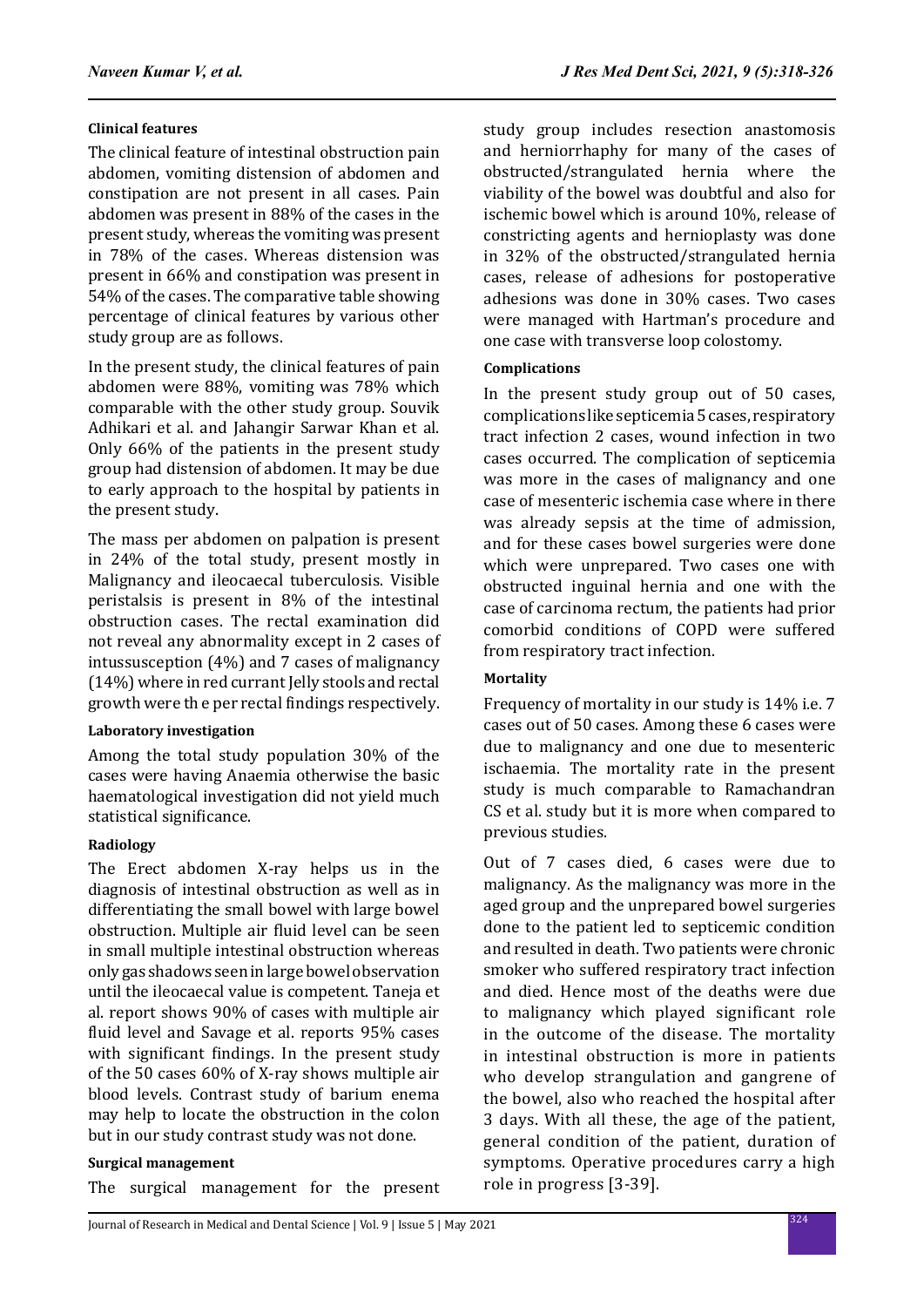### **CONCLUSION**

Acute intestinal obstruction remains an important surgical emergency in the surgical field. Success in the treatment of acute intestinal obstruction depends largely upon early diagnosis, skillful management and treating the pathological effects of the obstruction just as much as the cause itself. Erect abdomen X-ray is valuable investigation in the diagnosis of acute intestinal obstruction.

Obstructed hernias are the common cause to produce intestinal obstruction. Clinical radiological and operative findings put together can diagnose the intestinal obstruction. Etiology – P value- 0.001(<0.05), hence the percentage of people with obstructed hernia, post op adhesions, volvulus, TB abdomen and intussusception have higher cure rates when diagnosed early, when compared with malignancy and mesenteric ischemia which has lower cure rates, and the difference is statistically significant. There is no statistically significant difference between cure rates and death rates due to various surgeries, probably because our sample size was small. P value 2.0(>0.05). Mortality is still significantly high in acute intestinal obstruction if the time of presentation to hospital is late, old age and if the diagnosis and intervention is delayed.

### **FUNDING**

No funding sources.

### **ETHICAL APPROVAL**

The study was approved by the Institutional Ethics Committee.

### **CONFLICT OF INTEREST**

The authors declare no conflict of interest.

### **ACKNOWLEDGMENTS**

The encouragement and support from Bharath University, Chennai is gratefully acknowledged. For provided the laboratory facilities to carry out the research work.

### **REFERENCES**

1. Houghton SG, Medina ARD, Sarr MG. Bowel obstruction. 11th Edn. In: Maingot's Abdominal operations, Zinner MJ, Ashley SW, eds. New York: McGraw- Hill Medical 2007; 479 -505.

- 2. Markogiannakis H, Messaris E, Dardamanis D, et al. Acute mechanical bowel obstruction: Clinical presentation, etiology, management and outcome. World J Gastroenterol 2007; 13:432.
- 3. Wangensteen OH. Historical aspect of the management of the acute intestinal obstruction. Surgery 1969; 63:363-383.
- 4. Die KH. Roentgen diagnose des ileus ohne koutrastmittel. Arch F Klin Chir 1919; 112:513.
- 5. Akgun Y. Mesosigmoidop1asty as a definitive operation in treatment of acute sigmoid volvulus. Dis Colon Rectum 1990; 39:579-581.
- 6. Decker GAG, du Plessis DJ. The duodenum, jejunum and ileum. 12th Edn. Chapter 4. In: Lee McGregor's Synopsis of surgical anatomy. Bombay: Wright Verghese; 1986; 30.
- 7. Drake RL, Wayne Vogl A, Mitchell AWM. Abdomen. 2nd Edn. Chapter 4. In: Gray's Anatomy for students. Philadelphia: Churchill Livingstone Elsevier 2010; 300.
- 8. Ganong WF. Regulation of gastrointestinal function. 19th Edn. Chapter 26. In: Review of medical physiology. Philadelphia, USA: Appleton and Lance 1999; 483.
- 9. Berne RM. Gastrointestinal regulation and motility. 5th Edn. Chapter In: Physiology, Berne RM, Levy MN, Koeppen BM, et al. Mosby Publication 2008; 539.
- 10. Deitch EA, Bridges WM, Ma JW, et al. Obstructed intestine as a reservoir for systemic infection. Am J Surg 1990; 159:394-401.
- 11. Williams NS, Bulstrode CJK, O'Connell RP. Intestinal obstruction. 25th Edn. Chapter 66. In: Bailey and Love's Short practice of surgery. London: Hodder Arnold; 2008; 1188 -203.
- 12. El-Amin LC, Levine MS, Rubesin SE, et al. Ileocal valve: Spectrum of normal findings at double-contrast barium enema examination. Radiology 2003; 227:52-58.
- 13. Kim SY, Morris JB. Small bowel obstruction. 6<sup>th</sup> Edn. Chapter 68. In: Shackel Ford's Surgery of the alimentary tract, Charles J Yeo, ed. Philadelphia: Saunders Elsevier 2007; 1025-1033.
- 14. Browse NL. The abdomen. 4<sup>th</sup> Edn. Chapter 15. In: Brown's Introduction to the symptoms and signs of surgical disease. USA: Book Power; 2005; 413.
- 15. Maglinte DD, Heitkamp DE, Howard TJ. Current concepts in imaging of small bowel obstruction. Radiol Clin N Am 2003; 41:263.
- 16. Ali Tavakkolizadeh, Edward E Whang, Stanley W Ashley, et al. Small intestine. 9<sup>th</sup> Edn. Chapter 28. In: Schwartz's Principles of surgery, Charles F Brunicardi, Dana K Anderson, Timothy R Billiar, et al. New York: McGraw-Hill Publication; 2010; 980-1011.
- 17. Hayanga AJ, Bass-Wilkins K, Bulkley GB. Current management of small bowel obstruction. Adv Surg 2005; 39:1-33.
- 18. Pickleman JR, Fischer JE. Small and large bowel obstruction. 5<sup>th</sup> Edn. Chapter 122. In: Mastery of surgery, Boston: Lipincott Williams & Wilkins; 2009; 1380-1387.